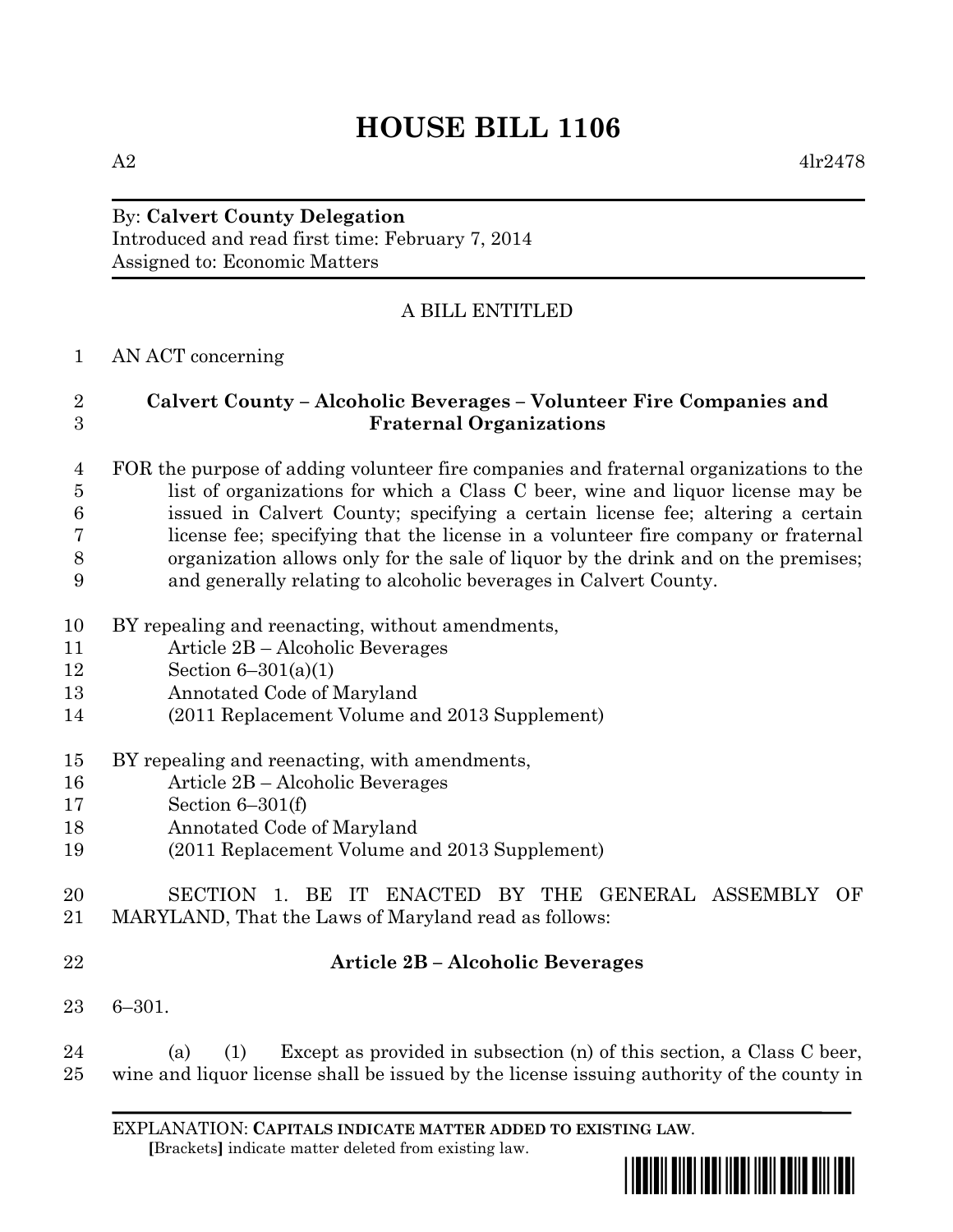## **HOUSE BILL 1106**

| $\mathbf{1}$<br>$\overline{2}$<br>$\boldsymbol{3}$ | which the place of business is located. It authorizes the holder to keep for sale and sell<br>all alcoholic beverages at retail at any club, at the place described in the license, for<br>consumption on the premises only. |     |      |    |                                                                                                            |  |
|----------------------------------------------------|------------------------------------------------------------------------------------------------------------------------------------------------------------------------------------------------------------------------------|-----|------|----|------------------------------------------------------------------------------------------------------------|--|
| 4                                                  | (f)                                                                                                                                                                                                                          | (1) |      |    | This subsection applies only in Calvert County.                                                            |  |
| 5                                                  |                                                                                                                                                                                                                              | (2) |      |    | Licenses may be issued for the following premises:                                                         |  |
| 6<br>7                                             | License Commissioners.                                                                                                                                                                                                       |     | (i)  | 1. | Bona fide yacht clubs, as approved by the Board of                                                         |  |
| 8                                                  |                                                                                                                                                                                                                              |     |      | 2. | The annual license fee is \$500.                                                                           |  |
| 9                                                  |                                                                                                                                                                                                                              |     | (ii) | 1. | Country clubs.                                                                                             |  |
| 10                                                 |                                                                                                                                                                                                                              |     |      | 2. | The annual license fee is $$1,000$ .                                                                       |  |
| 11<br>12                                           | Bona fide post homes of posts of the American Legion<br>(iii)<br>1.<br>or Veterans of Foreign Wars.                                                                                                                          |     |      |    |                                                                                                            |  |
| 13                                                 |                                                                                                                                                                                                                              |     |      | 2. | The annual license fee is $[$500]$ \$100.                                                                  |  |
| 14<br>15<br>16                                     | 3.<br>The licenses in any post homes of posts of the<br>American Legion and/or Veterans of Foreign Wars shall allow only for the sale of<br>liquor by the drink and on the premises.                                         |     |      |    |                                                                                                            |  |
| 17                                                 |                                                                                                                                                                                                                              |     | (IV) | 1. | VOLUNTEER FIRE COMPANIES.                                                                                  |  |
| 18                                                 |                                                                                                                                                                                                                              |     |      | 2. | THE ANNUAL LICENSE FEE IS \$100.                                                                           |  |
| 19<br>20                                           |                                                                                                                                                                                                                              |     |      | 3. | THE LICENSE IN A VOLUNTEER FIRE COMPANY<br>ALLOWS FOR THE SALE OF LIQUOR BY THE DRINK AND ON THE PREMISES. |  |
| 21                                                 |                                                                                                                                                                                                                              |     | (V)  | 1. | FRATERNAL ORGANIZATIONS.                                                                                   |  |
| 22                                                 |                                                                                                                                                                                                                              |     |      | 2. | THE ANNUAL LICENSE FEE IS \$100.                                                                           |  |
| 23<br>24                                           |                                                                                                                                                                                                                              |     |      | 3. | THE LICENSE IN A FRATERNAL ORGANIZATION<br>ALLOWS FOR THE SALE OF LIQUOR BY THE DRINK AND ON THE PREMISES. |  |
| 25                                                 |                                                                                                                                                                                                                              | (3) | (i)  |    | There is a Continuing Care Retirement Community license.                                                   |  |
| 26                                                 |                                                                                                                                                                                                                              |     | (ii) |    | The license may be issued for a club that:                                                                 |  |